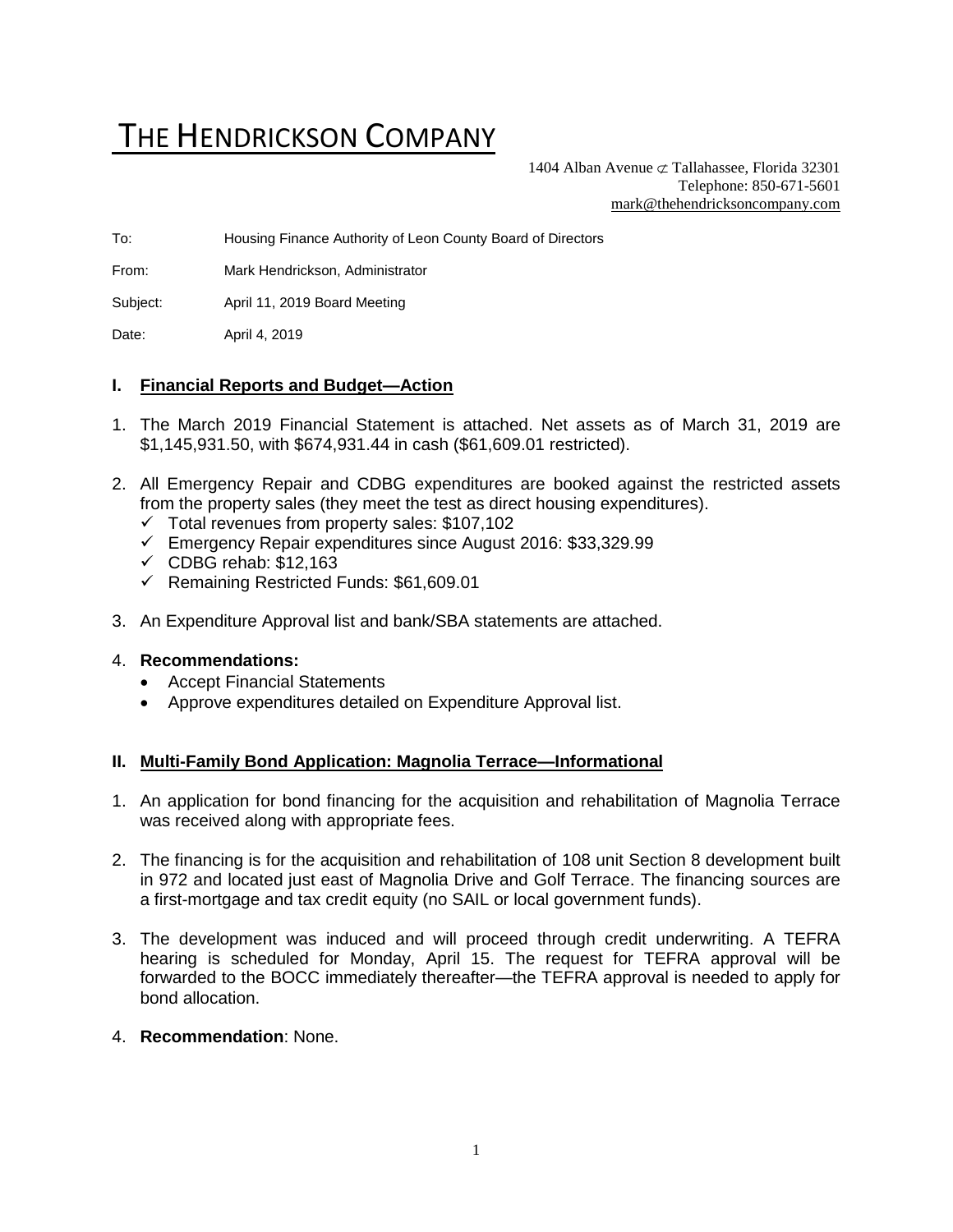| Name                              | <b>Magnolia Terrace</b>                                    |
|-----------------------------------|------------------------------------------------------------|
| Owner Entity*                     | LIH Magnolia Terrace, LP                                   |
| Developer/Location                | Levy Affiliated Holdings                                   |
|                                   | Santa Monica, CA 90401                                     |
| Type                              | Acquisition and Rehabilitation                             |
|                                   | Garden                                                     |
| <b>Street Address</b>             | 509 East Magnolia Dr,                                      |
|                                   | Tallahassee, FL 32301                                      |
| <b>County Commission District</b> | District 1, Bill Proctor                                   |
| Units                             | 108                                                        |
| Bedrooms                          | 232                                                        |
| # of Buildings                    | 17, 15 residential, 1 community room, and 1 office/laundry |
| # of Stories                      | 2                                                          |
| <b>Bond Request</b>               | \$13,000,000                                               |
|                                   | \$120,370/unit                                             |
| <b>Total Cost</b>                 | \$20,178,702                                               |
| Cost Per Unit                     | \$186,840                                                  |
| <b>Land Cost</b>                  | \$720,000                                                  |
|                                   | \$6,666//unit                                              |
| Acquisition of Building Cost      | \$8,280,000                                                |
|                                   | \$76,667/unit                                              |
| <b>Hard Construction Cost</b>     | \$5,352,925                                                |
|                                   | \$49,564/unit                                              |
| <b>General Contractor</b>         | Wilshire Pacific Builders, LLC                             |
| Credit Enhancement                | TBD                                                        |
| Set-Aside Period                  | 30 years: HFA requires 50 years                            |
| Set-Aside Levels                  | 40% of the 108 units <60AMI-Tax Credits 100% <60% AMI      |

## **III. Emergency Repair Program—Informational**

- 1. The HFA authorized an emergency repair program, for minor repairs that need immediate attention—and are not covered by the County's SHIP Program. A total of \$30,000 was authorized for this program through September 30, 2018, with another \$30,000 committed for FY 18-19. Individual repairs are limited to \$1,650 per home (\$7,500 for senior or persons with special needs that reside in mobile homes).
- 2. The total amount funded through August 2018 was \$30,000. Another \$11,250 was funded in September, which was an advance on the \$30,000 authorized for FY 18-19 (leaving \$18,750 available for remainder of fiscal year). Another \$16,251 has been expended or encumbered by the County—leaving a balance of \$2,499.
- 3. A new spreadsheet has been created for all repair costs incurred towards the \$30,000 authorized for this fiscal year. Due to its size, it will be emailed this month.
- 4. The County is adopting a formal Emergency Repair Policy (attached). There has not been a formal policy—and this puts the existing program's procedures into a formal policy.
- 5. **Recommendation:** None.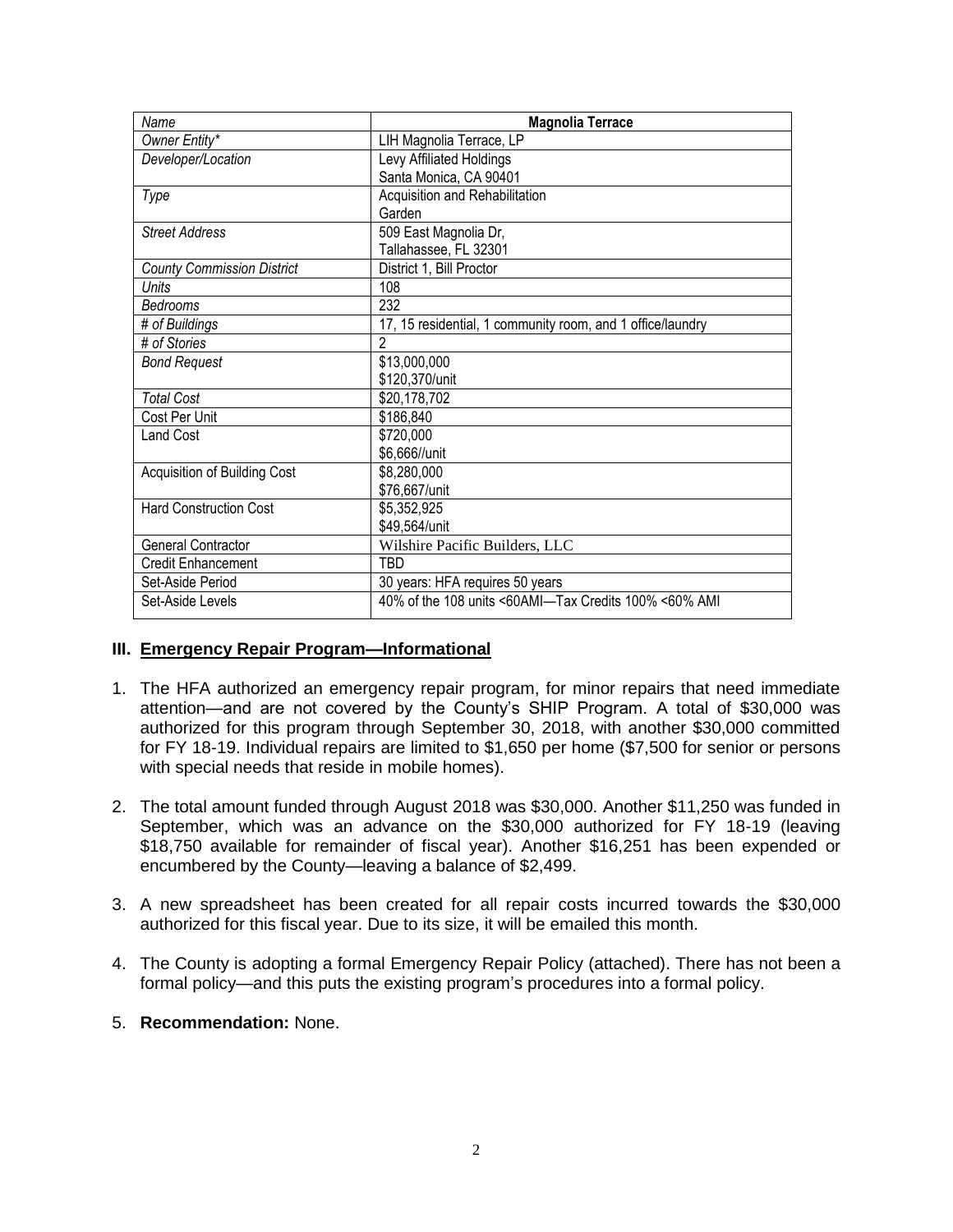## **IV. Real Estate—Informational**

- 1. The Real Estate Division is responsible for selling surplus properties designated for affordable housing, with proceeds of the sale coming to the HFA.
- 2. Sales of six properties generated total revenues to the HFA of \$82,802.
- 3. At the November HFA meeting, the Board committed up to \$6,000 for the payment of upfront fees required by Ketcham Realty (matching the County investment). The HFA also authorized working with the County to determine which properties warranted the payment of an upfront fee.
- 4. Ketcham presented a list of proposed prices for several properties. The County is moving forward with Ketcham to complete the listing agreements to market these properties on MLS.
- 5. We have been unable to get an update from the County Real Estate staff on the status of the process.
- 6. **Recommendation**: None.

## **V. Legal Update—Informational**

- 1. There is no update required.
- 2. **Recommendation**: None.

## **VI. Lakes at San Marcos Quarterly Occupancy Report—Informational**

- 1. The Board requested that the reports be shared quarterly. The latest report is attached.
- 2. The development is 94% occupied, up 2% this year.
- 3. **Recommendation**: None.

## **VII. To-Do List—Informational**

| <b>To-Do Item</b>                                                                                                                                 | <b>HFA</b> | <b>Admin</b> | <b>CAO</b> | <b>SL</b> | <b>NBN</b> | <b>Status</b>               | <b>Completed</b> |
|---------------------------------------------------------------------------------------------------------------------------------------------------|------------|--------------|------------|-----------|------------|-----------------------------|------------------|
| Prior to October 2015 Meeting                                                                                                                     |            |              |            |           |            |                             |                  |
| Set date for Stakeholders Meeting. At<br>June 2018 meeting, staff directed to move<br>forward with the concept                                    | Χ          |              |            |           |            | Administrator<br>evaluating |                  |
| December 2016                                                                                                                                     |            |              |            |           |            |                             |                  |
| HFA to seek additional donations of<br>property from lending institutions. Mr. Gay<br>volunteered to draft letter and provide<br>lender contacts. | Χ          |              |            |           |            | In progress                 |                  |
| February 2018                                                                                                                                     |            |              |            |           |            |                             |                  |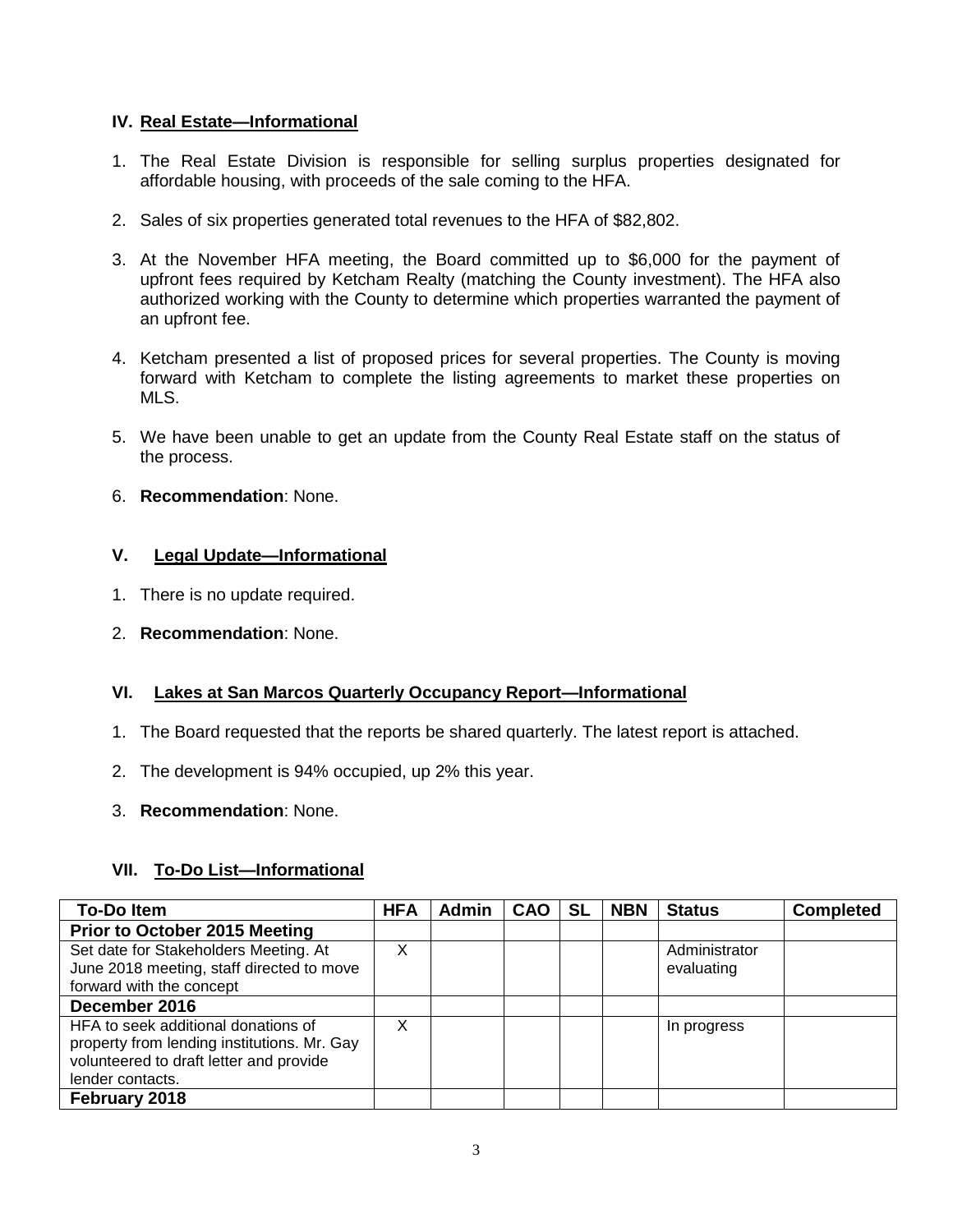| HFA DPA Loans: The Board requested<br>that contact with borrowers that appeared<br>to be in violation of agreement be<br>contacted with report back to HFA Board in<br>June | $\times$       | On hold                                                                                             |
|-----------------------------------------------------------------------------------------------------------------------------------------------------------------------------|----------------|-----------------------------------------------------------------------------------------------------|
| <b>June 2018</b>                                                                                                                                                            |                |                                                                                                     |
| Chairman Lewis directed the Administrator<br>to invite lenders to the September HFA<br>meeting                                                                              | X              | Lenders<br>indicated they<br>would attend<br>meeting when<br>focused on<br>increased loan<br>volume |
| January 2019                                                                                                                                                                |                |                                                                                                     |
| The Board requested that a full report on<br>the contract and the operational plan for<br>marketing the properties be presented to<br>the HFA at the March meeting.         | X              | Delayed                                                                                             |
| <b>March 2019</b>                                                                                                                                                           |                |                                                                                                     |
| Board directed Administrator to invite a<br>representative of the Orange Avenue<br>Redevelopment effort to an HFA meeting<br>to discuss financing opportunities             | X              | In process                                                                                          |
| Board directed Administrator to research<br>Opportunity Zones and their potential<br>benefit to MF bond<br>developments/financings                                          | $\sf X$        | In process                                                                                          |
| Board directed Administrator to include a<br>proposed final annual report in the April<br>Board Packet, for Board review and<br>approval                                    | $\overline{X}$ | In packet for<br>approval                                                                           |

# **VIII. HFA of Leon County Annual Report—Action**

- 1. The HFA is required to submit a report each year to the Board of County Commissioners. A draft report was distributed at the March HFA meeting, and Board members were to review and provide comments/edits so that the report could be approved at this meeting.
- 2. **Recommendation**: Approve HFA Annual Report for submission to BOCC.

# **IX. State Legislative Update—Informational**

- 1. The 2019 legislative session began March 5 and is scheduled to end May 3.
- 2. The latest (March 2019) revenue estimate for doc stamp distributions into the Housing Trust Funds for FY 19-20 is \$331.96 million. Also available are monies in the trust fund that were neither swept nor appropriated, and some interest earning, bringing the total available for appropriation in FY 19-20 to approximately \$353 million.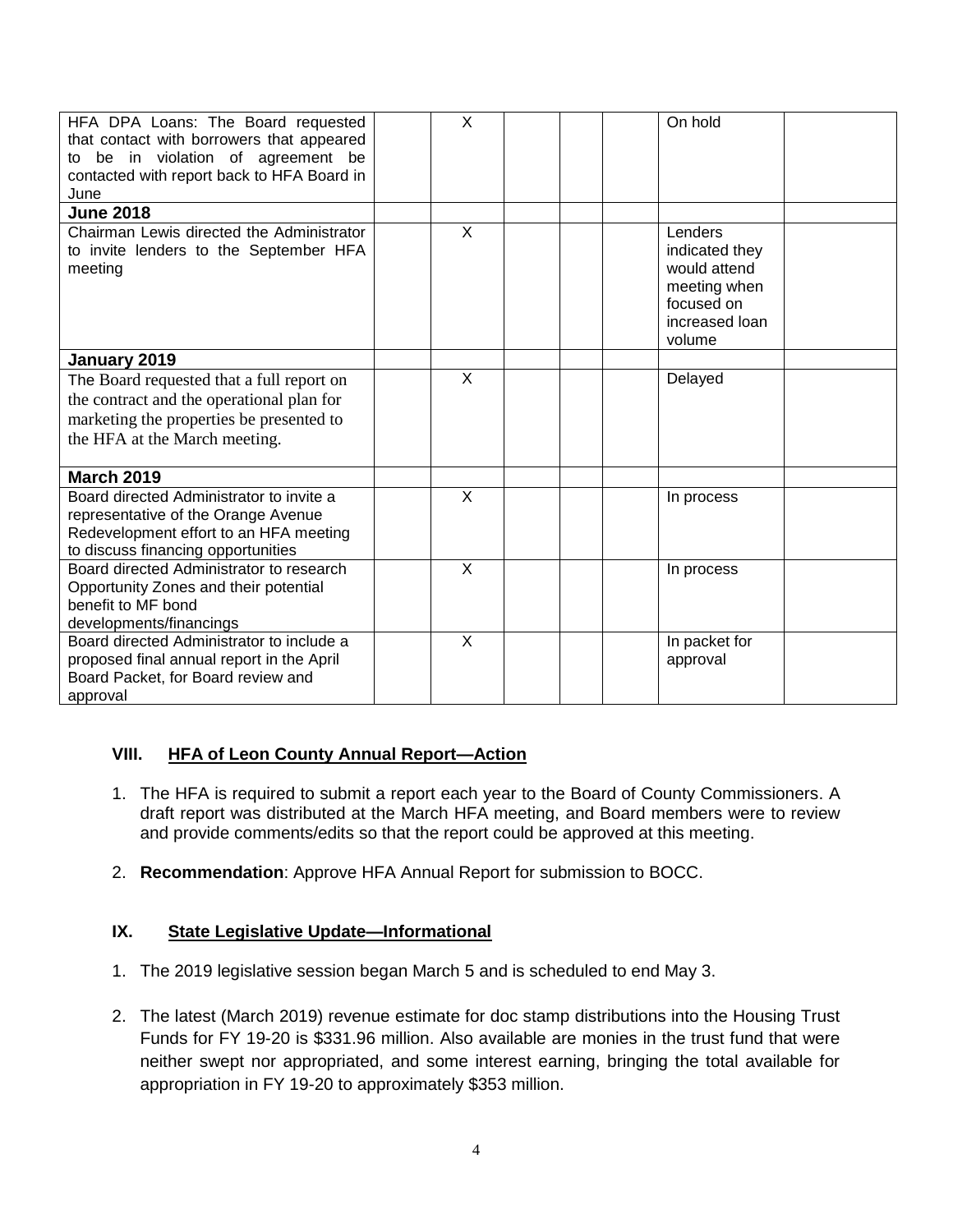3. Governor DeSantis released his proposed budget February 1 and including full funding for housing—using every penny in the trust funds for housing programs and sweeping no monies. The Senate also proposed full funding; however, the House proposed sweeping over 60% of the funds to General Revenue—and appropriating money only for Panhandle counties impacted by Hurricane Michael.

|                                    | <b>GOVERNOR</b> | <b>SENATE</b>       | <b>HOUSE</b>  | <b>FINAL BUDGET</b> |
|------------------------------------|-----------------|---------------------|---------------|---------------------|
| <b>FHFC:</b>                       | \$85,448,000    | \$61,775,600<br>\$0 |               |                     |
| <b>SAIL</b>                        |                 |                     |               |                     |
| <b>Line 2315</b>                   |                 |                     |               |                     |
| <b>FHFC:</b>                       | \$20,000,000    | \$0                 | \$0           |                     |
| <b>SAIL Workforce</b>              |                 |                     |               |                     |
| <b>Keys</b><br><b>Line 2315</b>    |                 |                     |               |                     |
| <b>SHIP</b>                        | \$246,930,000   | \$170,102,400       | \$0           |                     |
| <b>Line 2316</b>                   |                 |                     |               |                     |
| <b>Hurricane Housing</b>           | \$0             | \$90,000,000        | \$49,450,000  |                     |
| <b>Recovery Program</b>            |                 |                     |               |                     |
| (SHIP-like program                 |                 |                     |               |                     |
| for Hurricane                      |                 |                     |               |                     |
| <b>Michael disaster</b>            |                 |                     |               |                     |
| counties only)<br>Line 2316 House  |                 |                     |               |                     |
| Line 2316 A Senate                 |                 |                     |               |                     |
| <b>Rental Recovery</b>             | \$0             | \$10,000,000        | \$74,180,000  |                     |
| <b>Loan Program (SAIL-</b>         |                 |                     |               |                     |
| like program (for                  |                 |                     |               |                     |
| <b>Hurricane Michael</b>           |                 |                     |               |                     |
| disaster counties                  |                 |                     |               |                     |
| only)                              |                 |                     |               |                     |
| Line 2315 House                    |                 |                     |               |                     |
| Line 2316 A Senate                 |                 |                     |               |                     |
| <b>TOTAL HOUSING</b>               | \$352,378,000   | \$331,878,000       | \$123,630,000 |                     |
| <b>SHTF SWEEP</b>                  | \$0             | \$0                 | \$60,000,000  |                     |
| <b>LGHTF SWEEP</b>                 | \$0             | \$0                 | \$140,000,000 |                     |
| <b>TOTAL SWEEP</b>                 | \$0             | \$0                 | \$200,000,000 |                     |
| <b>Unallocated SHTF</b>            | \$0             | 600,000<br>\$       | \$7,358,000   |                     |
| <b>Unallocated</b><br><b>LGHTF</b> | \$0             | \$15,610,000        | \$17,100,000  |                     |